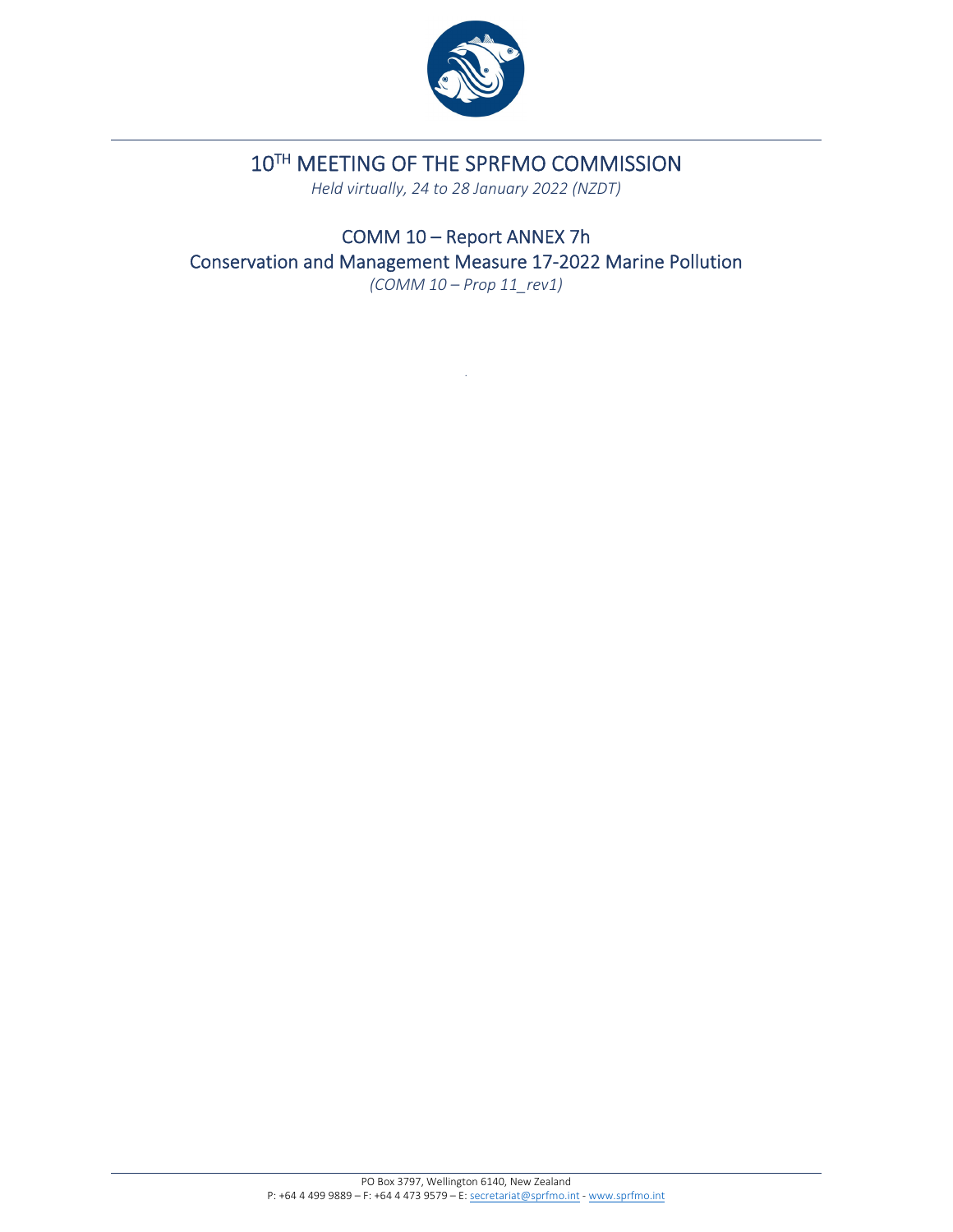

## CMM 17-2022<del>19</del>

### Conservation and Management Measure on Fishing Gear and Marine Plastic Pollution in the SPRFMO Convention Area

#### The Commission of the South Pacific Regional Fisheries Management Organisation;

*RECOGNISING* that the Convention calls on the Commission, in giving effect to the objectives of the Convention, to adopt Conservation and Management Measures (CMMs) that take account of international best practices and protect the marine ecosystem, particularly ecosystems with long recovery times following disturbance, from significant adverse impact of unregulated and unmanaged fishing practices (Articles  $3(1)(a)(i)$  and  $(vii)$  and  $20(1)(d)$ );

*FURTHER RECOGNISING* Article 3(1)(b) and (2) which calls on the Commission to apply the precautionary approach and ecosystem based approach to fisheries under the mandate of the Convention;

*MINDFUL* of Article 31(1) of the Convention that calls on the Commission to cooperate with other regional fisheries management organisations (RFMOs), the FAO and other specialised agencies of the United Nations and other relevant organisations on issues of mutual interest;

*NOTING* Resolution 61/105, adopted by UNGA at the 61<sup>st</sup> Plenary Meeting on 8 December 2006 and subsequent resolutions of the United Nations General Assembly (UNGA) that call on states and regional fisheries management organisations to regulate bottom fisheries and implement measures in accordance with the precautionary approach and ecosystem approaches to fisheries management;

*RECALLING* that the need to prevent and significantly reduce marine pollution of all kinds was affirmed at the United Nations Conference to Support the Implementation of Sustainable Development Goal 14 through the adoption of paragraph 13(g) of the "Our ocean, our future: call for action" declaration;

*MINDFUL* of the Commitment made under Article 5 (f) of the 1995 *Agreement* to minimise pollution, waste, and catch by lost or abandoned gear;

*CONCERNED* about the impact of Abandoned, Lost or Otherwise Discarded Fishing Gear (ALDFG) and plastic residues in the ocean greatly affecting marine life and the need to facilitate the retrieval of such gear;

*RECALLING* that the International Convention for the Prevention of Pollution from Ships (MARPOL) seeks to eliminate and reduce the amount of garbage being discharged into the sea from ships and that its Annex V applies to all vessels;

*RECALLING* that the provisions of Annex I, Annex IV and Annex VI of MARPOL manage and restrict the discharge of oil, sewage and air pollutants from ships at sea;

*NOTING* that there is limited monitoring and implementation of MARPOL obligations on fishing vessels, and consequently little information exists about illegal pollution activities by fishing vessels at sea;

*FURTHER NOTING* that the Convention on the Prevention of Marine Pollution by Dumping of Wastes and Other Matter 1972 (London Convention) and the 1996 Protocol (London Protocol) manage or prohibit through regulation the dumping into the sea of wastes or other matter;

hereby *ADOPTS* the following CMM in accordance with Articles 8 and 20 of the Convention: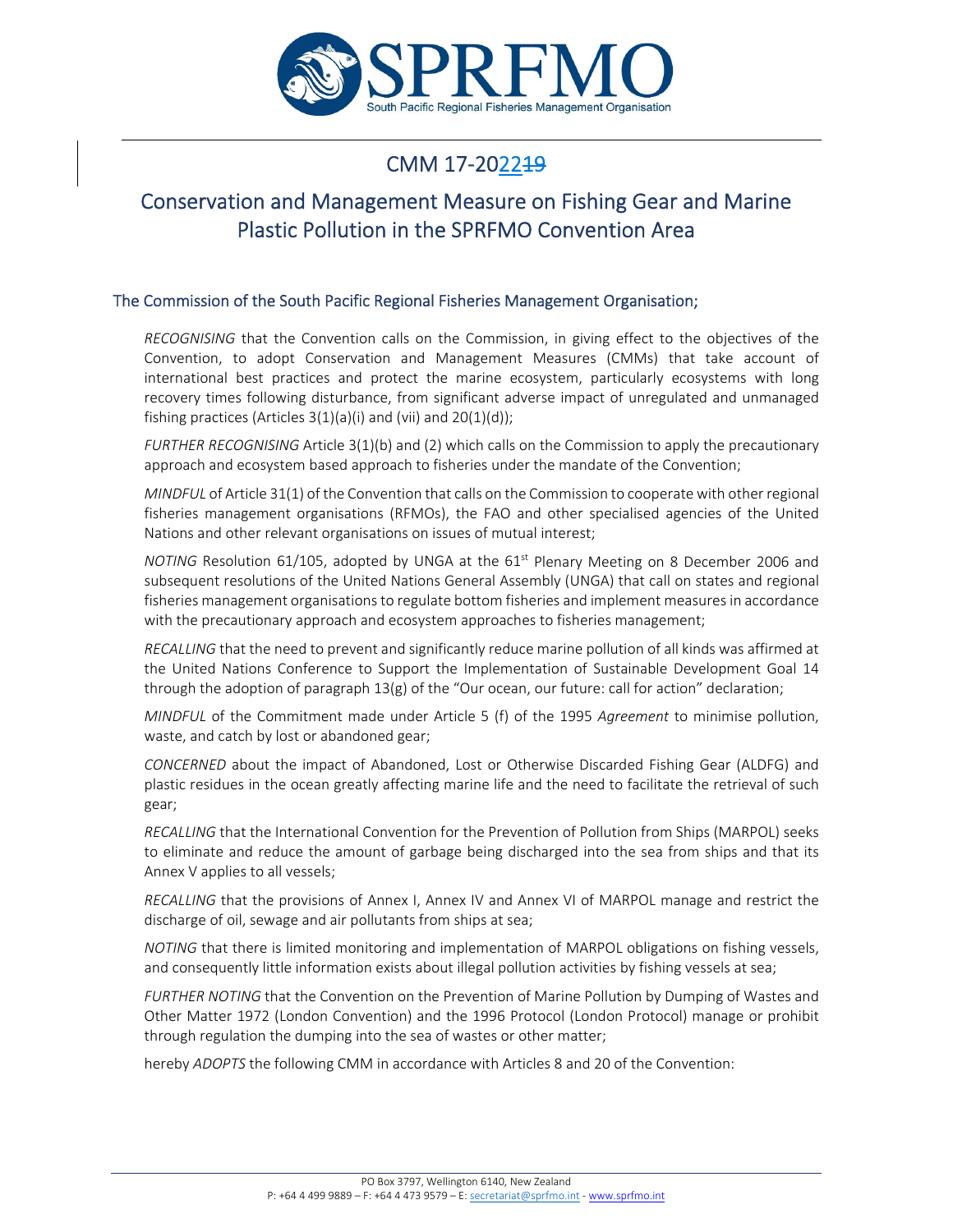

#### Retrieval of abandoned, lost or otherwise discarded fishing gear

- 1. Each Member and CNCP shall ensure that:
	- a) vessels flying its flag operating with any fishing gear on board shall make all reasonable efforts to combat, minimise and eliminate abandoned $^1$ , lost $^2$  or otherwise discarded $^3$  fishing gear (ALDFG linked to those vessels);
	- b) no vessels flying its flag deliberately discard or abandon fishing gear linked to those vessels, except for safety reasons, notably vessels in distress and/or life in danger;
	- c) vessels flying its flag that have lost fishing gear shall not abandon it without making every reasonable attempt to retrieve it as soon as possible;
	- any vessels flying its flag operating with any gear on board have equipment, where possible, on board to retrieve ALDFG linked to those vessels.
	- e) where a vessel flying its flag cannot retrieve ALDFG linked to that vessel, the vessel notifies its competent authority within 48 hours of the following information:
		- i. the name, IMO number and call sign of the vessel;
		- ii. the type/material of lost gear;
		- iii. the quantity of gear lost or abandoned;
		- iv. the time when the gear was lost or abandoned;
		- v. the position (longitude/latitude) where the gear was lost or abandoned;
		- vi. measures taken by the vessel to retrieve lost or abandoned gear, and
		- vii. report, if known, the circumstances that led to the gear being lost, or abandoned for safety reasons.
	- where a vessel flying its flag retrieves ALDFG not linked to that vessel, the vessel notifies its competent authority within 48 hours of the following:
		- i. the name, IMO number and call sign of the vessel that has retrieved the gear;
		- ii. the name, IMO number and call sign of the vessel that lost or abandoned the gear (if known);
		- iii. the type of gear retrieved;
		- iv. the quantity of gear retrieved;
		- v. the time when the gear was retrieved;
		- vi. the position (longitude/latitude) where the gear was retrieved and,
		- vii. if possible, photographs of the gear retrieved.
- 2. Each Member and CNCP shall compile the information received pursuant to subparagraphs 1e) and 1f) and include it in its annual national report.
- 3. The authorities of the flag state of the vessels referred to in subparagraphs 1e) and 1f) shall promptly transmit the information received to the Executive Secretary for its notification to all Members and CNCPs. The Executive Secretary shall develop the template for the notifications referred to in subparagraphs 1e) and  $1<sub>f</sub>$ .

<sup>&</sup>lt;sup>1</sup> "Abandoned fishing gear" means fishing gear deliberately left at sea by the vessel due to force majeure or other unforeseen reasons.

<sup>&</sup>lt;sup>2</sup> "Lost fishing gear" means fishing gear over which the vessel has accidentally lost control and cannot be located and/or retrieved.

<sup>&</sup>lt;sup>3</sup> "Discarded fishing gear" means fishing gear released at sea without any attempt for further control or recovery by the vessel.